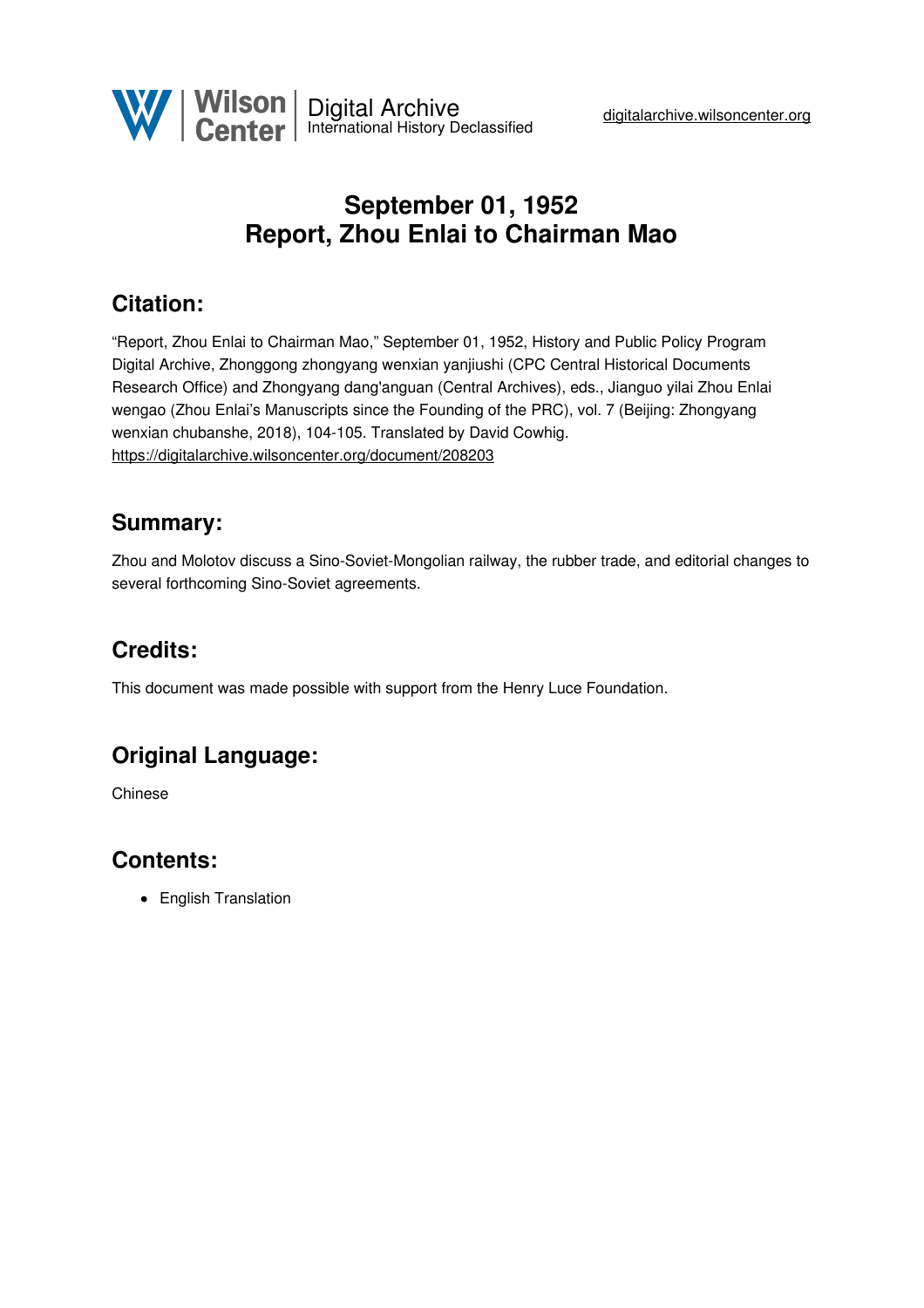Chairman Mao [Zedong] and the Central Committee:

On September 1 after the telegram about rubber, we had a discussion at the invitation of the Soviet delegation to continue commercial talks. Comrade Molotov proposed a draft China-Mongolia-Soviet Union draft agreement on rail transportation. The main points of the draft agreement include:

[1.] The two sides make repairs according to the gauge of the railway;

[2.] Repairs should be completed by the end of 1955;

[3.] Once repairs are completed, the two side will need to make an additional agreement on rail transportation.

During the exchange of opinions, the comrades of the Soviet side recognized that the rail transportation should be carried out on the basis of equality and equal benefits for both sides. We are examining the draft agreement now and once we have studied it, we will send you another telegram and ask for instructions.

As for the exchange of letters on the Lüshun Port and the two agreements on the Changchun Railway Communique, we have already formally notified them that we agree and now are in the final stage of editing the text.

As for the rubber issue, we brought up two difficulties and exchanged opinions about how to resolve them. First, we explained that the annual purchases we make of 15,000 to 20,000 tons of rubber which we purchase on behalf of the Soviet Union may be impeded by the trade sanctions and we may not be able to fulfill the agreement and even violate the agreement. We are willing to strive to get more rubber imports but it would be better if the agreement does not specify a certain quantity of rubber.

They were, however, unwilling to remove the stipulation on the quantity of rubber delivered. They stressed time and again, that we will be able to import rubber, adding that they have assumed many heavy responsibilities on our behalf and also face many practical difficulties in fulfilling them. They are, however, determined to overcome those difficulties and if somehow they cannot fulfill them, they will certainly inform us.

Their meaning is that the stipulated quantity to be delivered cannot be deleted from the agreement and that we should strive hard to fulfill it. Only if sometime in the future there really is some obstacle that cannot be overcome will there be some margin for negotiation.

After we got back to where we were staying, after some discussion, we decided that there were two ways to resolve this:

1. We again propose that an additional phrase be added to the original text "except if insuperable objective obstacles arise";

2. If they still don't agree, then agree to the text as it stands, but when we announce our agreement add an oral clarification, we will explain that we will do all that we can to fulfill the agreement but if insuperable practical obstacles should arise, please permit us to raise them for your consideration.

Next, with regards to the issue of lead, they agreed that to determine the time and quantity of exports according to our actual production.

We request that the Central Committee, once it has reviewed the original texts, to please advise if it agrees with the opinions of this and the previous telegram.